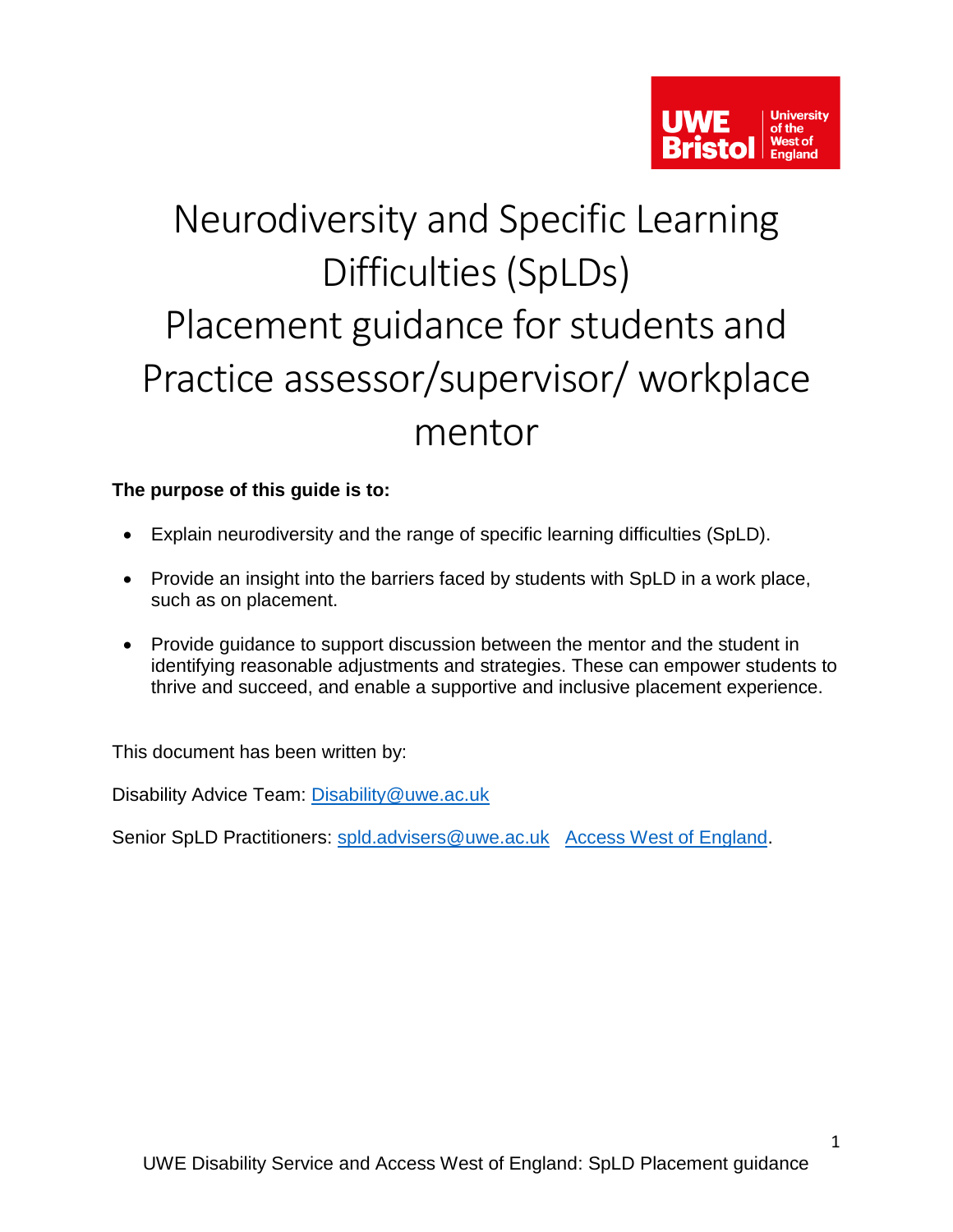

# Contents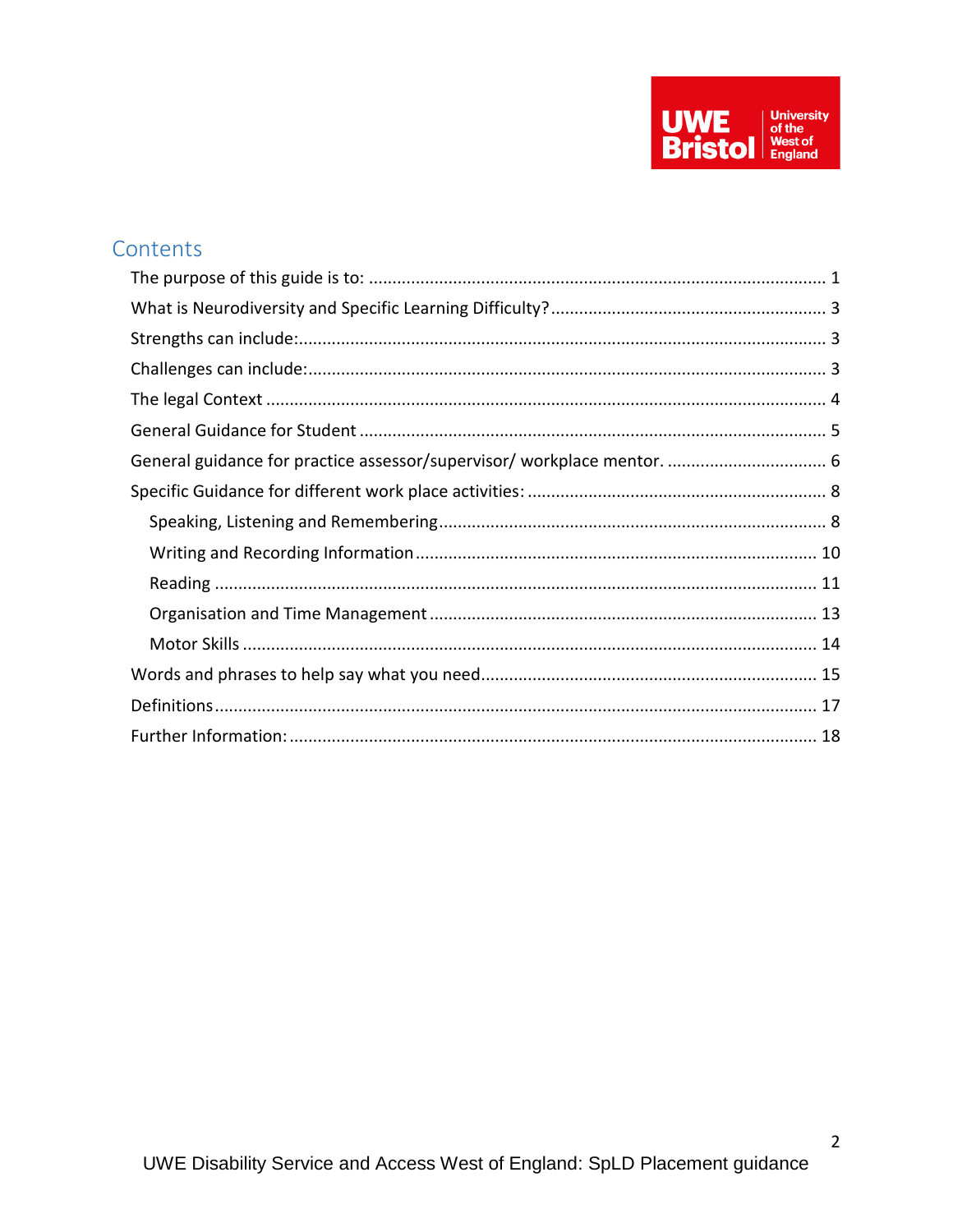

#### <span id="page-2-0"></span>**What is Neurodiversity and Specific Learning Difficulty?**

Neurodiversity is a term that applies to all those with neurological difference such as those with Specific Learning Difficulties (SpLD). SpLD is an umbrella term for dyslexia, dyspraxia, dyscalculia, dysgraphia and attention deficit hyperactivity disorder (ADHD).

These specific learning difficulties are characterised by the different way information is processed and learnt, it typically affects reading, writing and spelling as well as concentration, organisation, memory and sequencing.

SpLD's appear across all ranges of ability and with varying severity. As with any disability, no two individuals experience are the same and some students may exhibit signs of more than one SpLD.

#### <span id="page-2-1"></span>**Strengths can include:**

- Intuitive
- Visual-spatial awareness
- Good strategic thinkers
- Good at problem solving
- Empathetic
- Honest
- Creative and original
- Risk takers
- Ability to hyper focus
- Leadership good at getting things started, high energy levels
- Resilient / determined/motivated
- Holistic/global thinkers (see the whole picture)

#### <span id="page-2-2"></span>**Challenges can include:**

- Short term and/or working memory, especially verbal memory. May have difficulty remembering verbal instructions and appointments.
- Processing information quickly, especially under time pressure. The student may take a few moments to think things through and respond, read and make notes accurately at speed, take longer to learn routines or procedures, or to read calibrations on equipment.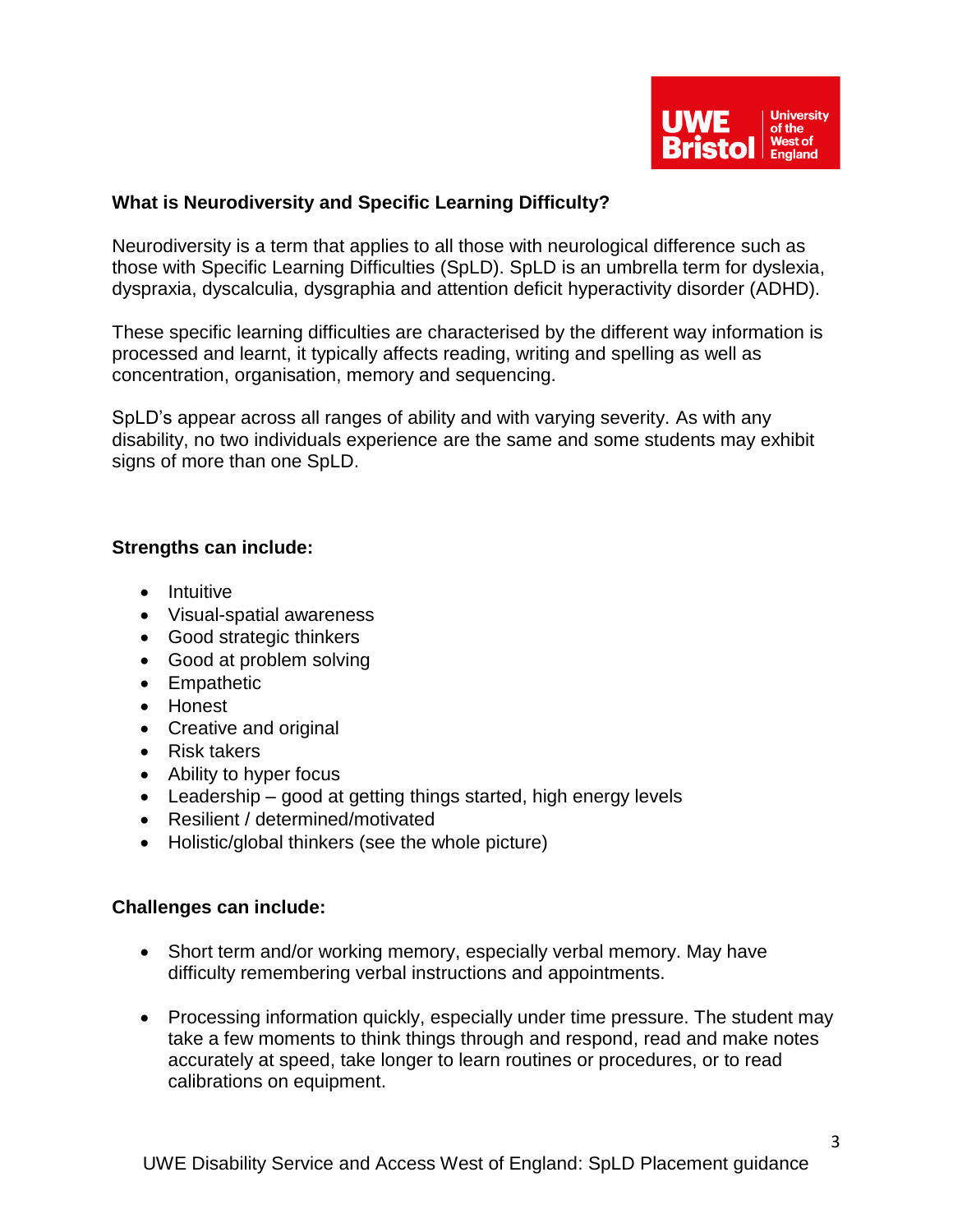- Organisational skills, planning, multi- tasking, prioritising and time management.
- Sequencing information, such as correctly ordering letters, numbers, tasks, files (alphabetically or sequentially) making accurate efficient records/patient notes or retelling an incident.
- Motor skills, fine or gross. This may impact handwriting or a slow writing speed.
- Orientation, such as identifying left/right, following direction, analysing data/charts.
- Concentration, particularly in distracting environments.

## <span id="page-3-0"></span>**The legal Context**

Under the Equality Act 2010 the protected characteristic of disability applies to a person who has a physical or mental impairment that has a substantial and long-term adverse effect on their ability to carry out normal day-to-day activities.

A SpLD is a disability and therefore health professionals with an SpLD are entitled to receive 'reasonable adjustments' both in the educational institution and in the workplace. 'Reasonable' in this context means adjustments which are practical and achievable in the context of the real working environment.

Disabled students will be expected to demonstrate that they are "fit for practice" – i.e. they must meet all the competencies and skills set by their professional body. Reasonable adjustments should be in place **before** competence is assessed.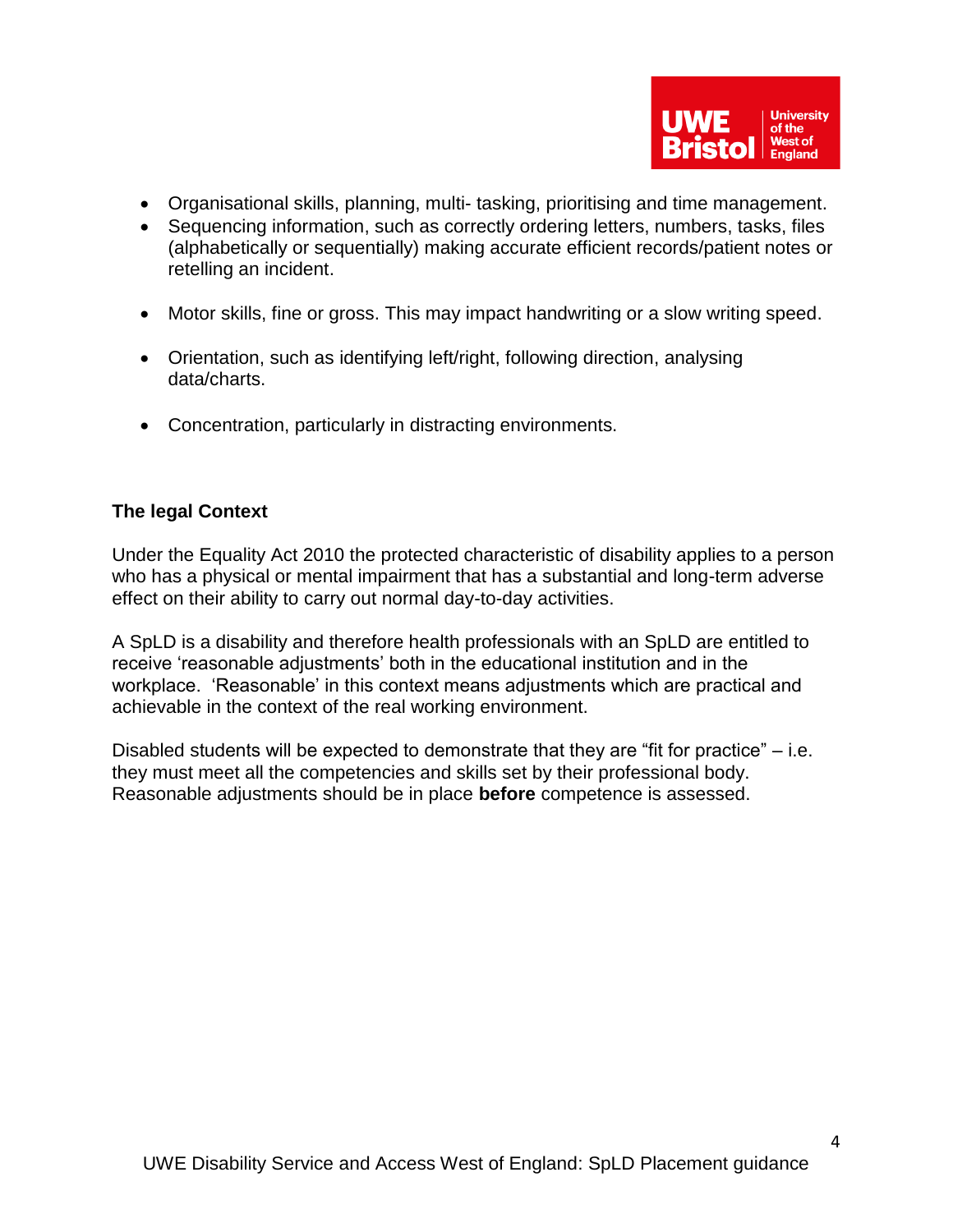

#### <span id="page-4-0"></span>**General Guidance for Student**

- Before you meet with your practice assessor/supervisor/workplace mentor or before you start your placement, take time to identify your strengths and your needs, and what challenges you may come across in this particular work environment. Then practice a solution focused approach to discussing reasonable adjustments, using this document to help you.
	- o For example: *I would like to discuss the noise levels in the office. It is hard to concentrate when others are speaking loudly on the phone. I am wondering if I can change desks and work around people who aren't talking often on the phone.*
- Reflect on previous challenges faced and how you overcome them. Consider how you could transfer these new skills to this placement/situation. This could be done with your placement supervisor, specialist mentor, SpLD tutor or with a critical friend.
- Be honest with colleagues tell them what you find difficult and what your strengths are.
- Be honest with yourself, don't minimise the challenges, be kind to yourself, and identify your strengths.
- Be as prepared as you can be for each new experience on your placement.
- Find the words or phrases that help you confidently say what you need (see page 13 for words and phrases to help).
- Discuss on placement the opportunity to meet/observe/buddy with a member of staff who has disclosed a specific learning difficulty or has identified strategies that support their neurodiverse profile in the workplace.
- Support and digital capability are significant factors in improving your learning experience, well-being, and confidence. Access your learning and mentoring support before and during your placement. This could be from:
	- o your Disabled Student Allowance (DSA) funded support [https://www.uwe.ac.uk/life/health-and-wellbeing/get-disability-support/get](https://www.uwe.ac.uk/life/health-and-wellbeing/get-disability-support/get-dyslexia-and-spld-support#section-1)[dyslexia-and-spld-support#section-1](https://www.uwe.ac.uk/life/health-and-wellbeing/get-disability-support/get-dyslexia-and-spld-support#section-1)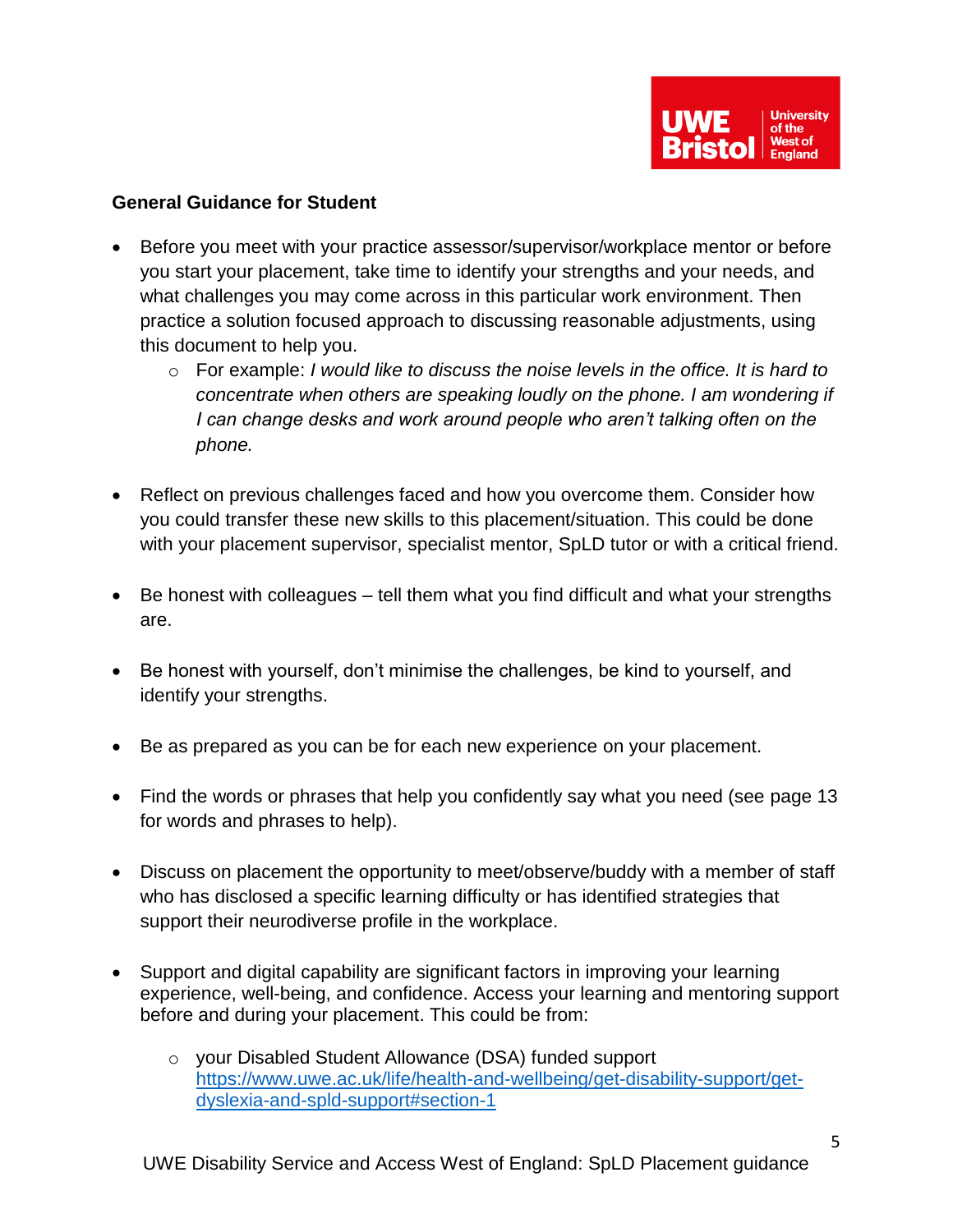

- o Library Study Skills [https://www.uwe.ac.uk/study/study-support/study](https://www.uwe.ac.uk/study/study-support/study-skills/library-study-skills-support#section-3)[skills/library-study-skills-support#section-3](https://www.uwe.ac.uk/study/study-support/study-skills/library-study-skills-support#section-3)
- o Your UWE module Blackboard site.
- Make use of software and equipment that is available to you, either through your DSA funded support or by exploring free/low cost options. [https://academicskills.uwe.ac.uk/assistive-technology/workbooks/free-and-low-cost](https://academicskills.uwe.ac.uk/assistive-technology/workbooks/free-and-low-cost-assistive-software/10851/introduction)[assistive-software/10851/introduction](https://academicskills.uwe.ac.uk/assistive-technology/workbooks/free-and-low-cost-assistive-software/10851/introduction)

## <span id="page-5-0"></span>**General guidance for practice assessor/supervisor/ workplace mentor.**

- Reasonable adjustments are often a simple change in working life that have little impact on other staff, but greatly improve your student's productivity and performance. It could be as simple as changing break times or adapting the format of a meeting.
- Meet with the student before or at the beginning of the placement to discuss the expectations of the placement, reasonable adjustments and strategies. Many students will have already developed effective strategies and understand the reasonable adjustments which would enable them to succeed on placement. Conversely, the student may have been recently diagnosed not fully appreciate the impact it may have, or the strategies that are needed.
- Identifying, valuing and using one's own strengths is thought of as the key to engaging people in learning new skills and building confidence. Therefore, ask the student about their strengths and how these can help them succeed in their placement.
- Discuss any strategies– how do they normally manage? As their practice assessor/supervisor/ workplace mentor, is there anything you can do to help support them? What reasonable adjustments or strategies can be put in place?
- Discuss the opportunity to meet/observe/buddy with a member of staff who has disclosed a Specific learning difficulty or has identified strategies that support their neurodiverse profile in the workplace.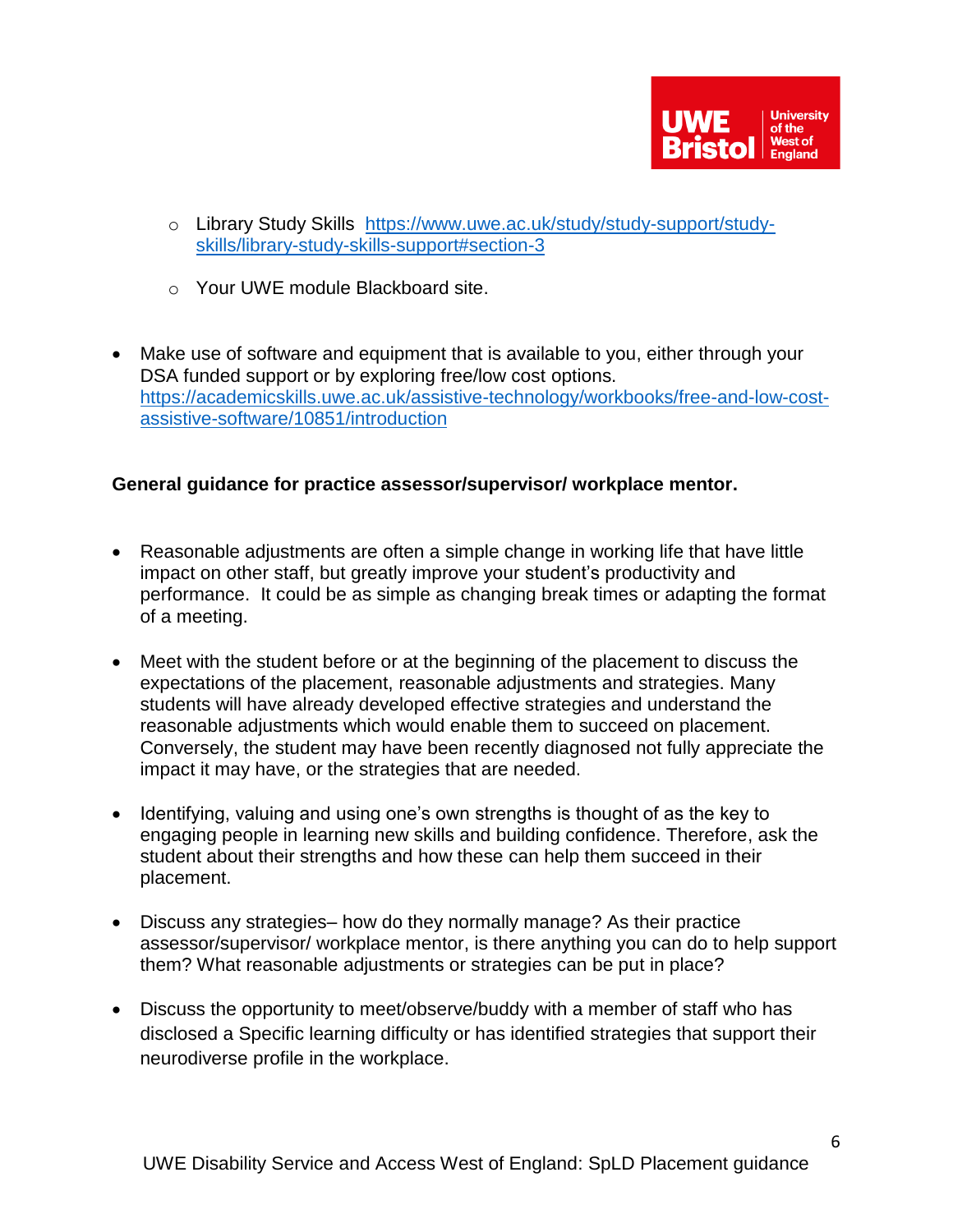

- Use real scenarios found in the workplace. Encourage creativity in finding solutions. Discuss how plausible/ reasonable/effective these solutions are (for example recording notes/ handover discussions) Discuss alternative strategies that may be beneficial.
- Support, tuition and software are significant factors in improving learning experience, well-being, retention and confidence so encourage the student to access support during their placement if they have funding for Disabled Student Allowance (DSA) or other means of accessing support on their course. This could be a specialist tutor or a mentor. Also, encourage the student to make use of software and equipment they have funding for through DSA.
- Record/write down the discussion and outcomes.
- If you are unfamiliar with how to manage a situation, ask within your organisation it is unlikely that the circumstance is as unique as it may first appear.
- Meet with the student regularly (as part of routine supervision) to discuss progress and evaluate how the support strategies are working for both student and staff.
- Adjustments, strategies and level of support will change over the length of a placement, confidence is key.
- Promote a culture of inclusivity, where individuals feel able to discuss their specific needs without fear of discrimination or negative attitudes.
- UWE hopes that students will feel that their practice assessor/supervisor/ workplace mentor is open and approachable and will react to their disclosure of an SpLD in a positive and supportive way.
- Most students with an SpLD will thrive and succeed on placement, but will do even better within a supportive, inclusive environment.
- Remember that SpLDs affect individuals in different ways, so a strategy that is helpful for one student might not be helpful for another.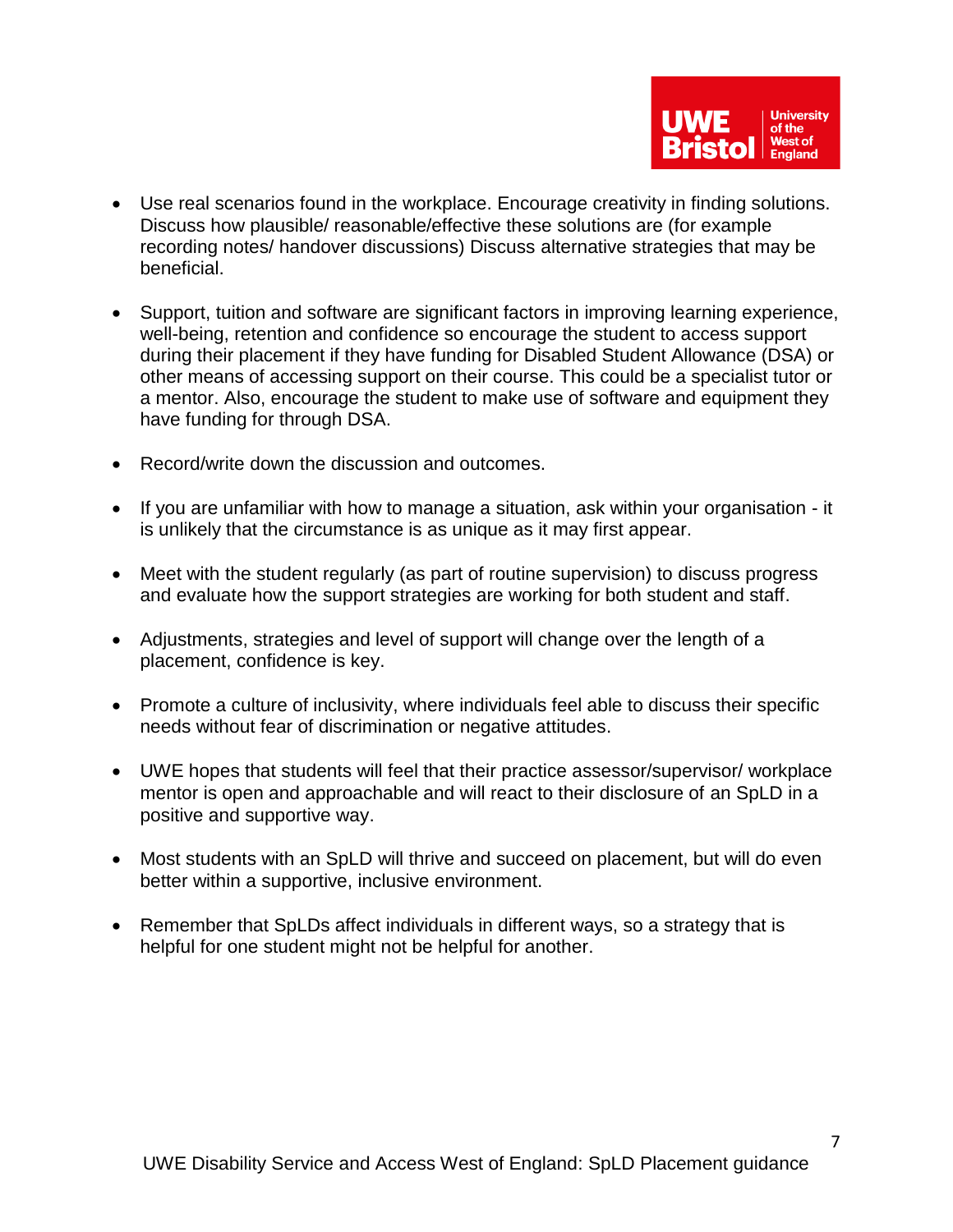

#### <span id="page-7-0"></span>**Specific Guidance for different work place activities:**

# <span id="page-7-1"></span>Speaking, Listening and Remembering **Strategies for student:**

- Carry a notebook/pen. Use 'to do' lists.
- Create a list of common abbreviations / words and their meaning.
- Prepare flip-over, laminated prompt cards that fit in your pocket (for terminology, processes).
- Discuss with your mentor recording on your phone/tablet to remember important things.
- Use visual methods (e.g. diagrams/mind maps) to help you remember.
- Stick things you need to remember on post it notes around your house.
- Set reminders on your mobile phone of key tasks (check policies in your placement setting for confidentiality and data protection).

- Give verbal instructions slowly and clearly (in a quiet place if at all possible).
- Break down long, complicated instructions into smaller steps.
- Be aware of information overload; having to remember too many things at once.
- Encourage the use of a notebook to write verbal instructions check these to make sure the student has got it right.
- Be aware that students may have different, visual and creative notetaking strategies.
- Provide written instructions if possible prioritise tasks and highlight key points.
- Visually indicate left or right when giving verbal directions.
- Provide/signpost to a map of the workplace.
- Demonstrate practical skills to the student whilst giving verbal explanations using straightforward language.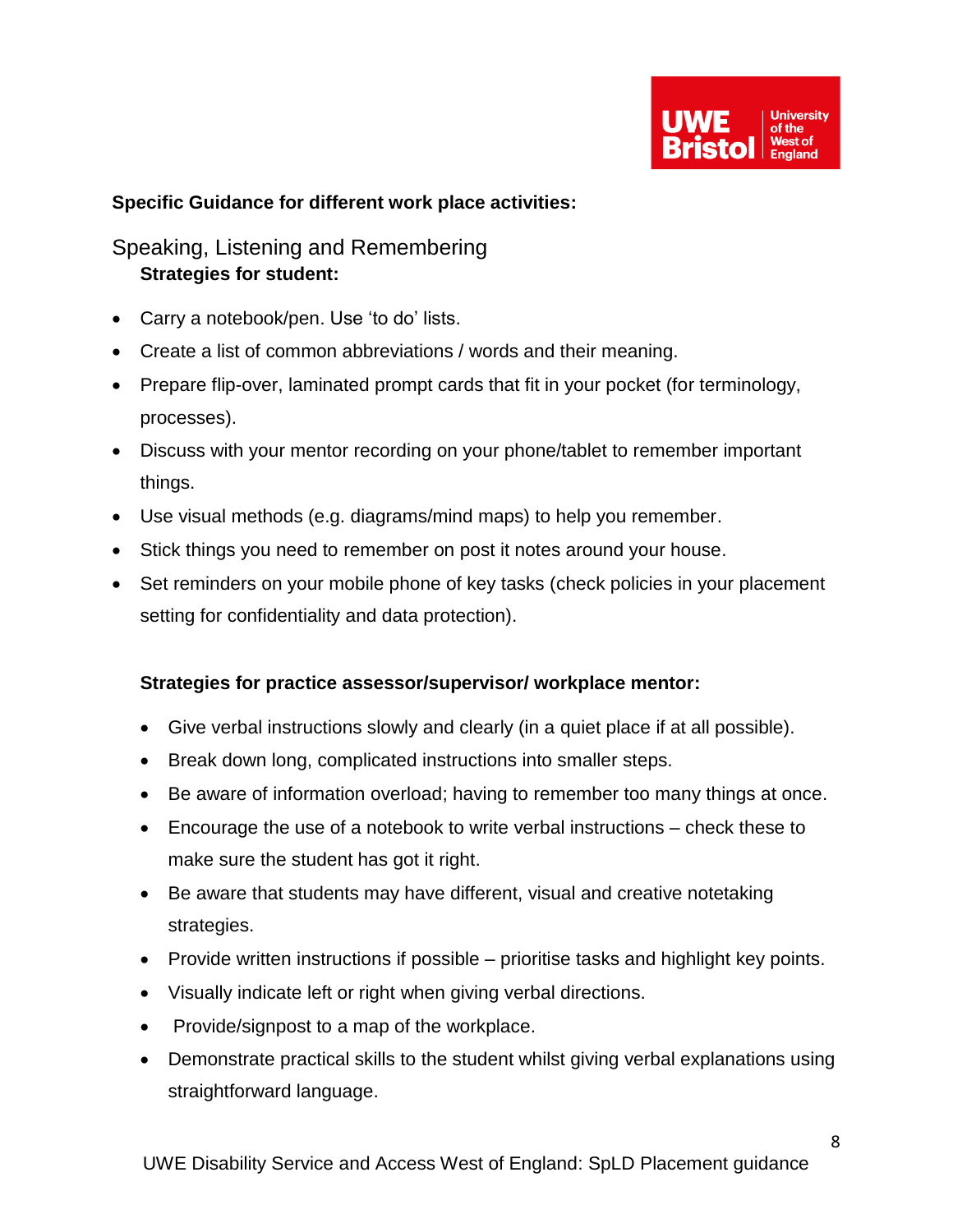

- Encourage the student to repeat back what has been learned and to reflect on why.
- Allow the student to practise tasks under observation before meeting the patient/service user.
- Encourage students to remember messages using L3R: **Listen – Repeat – Write – Read.**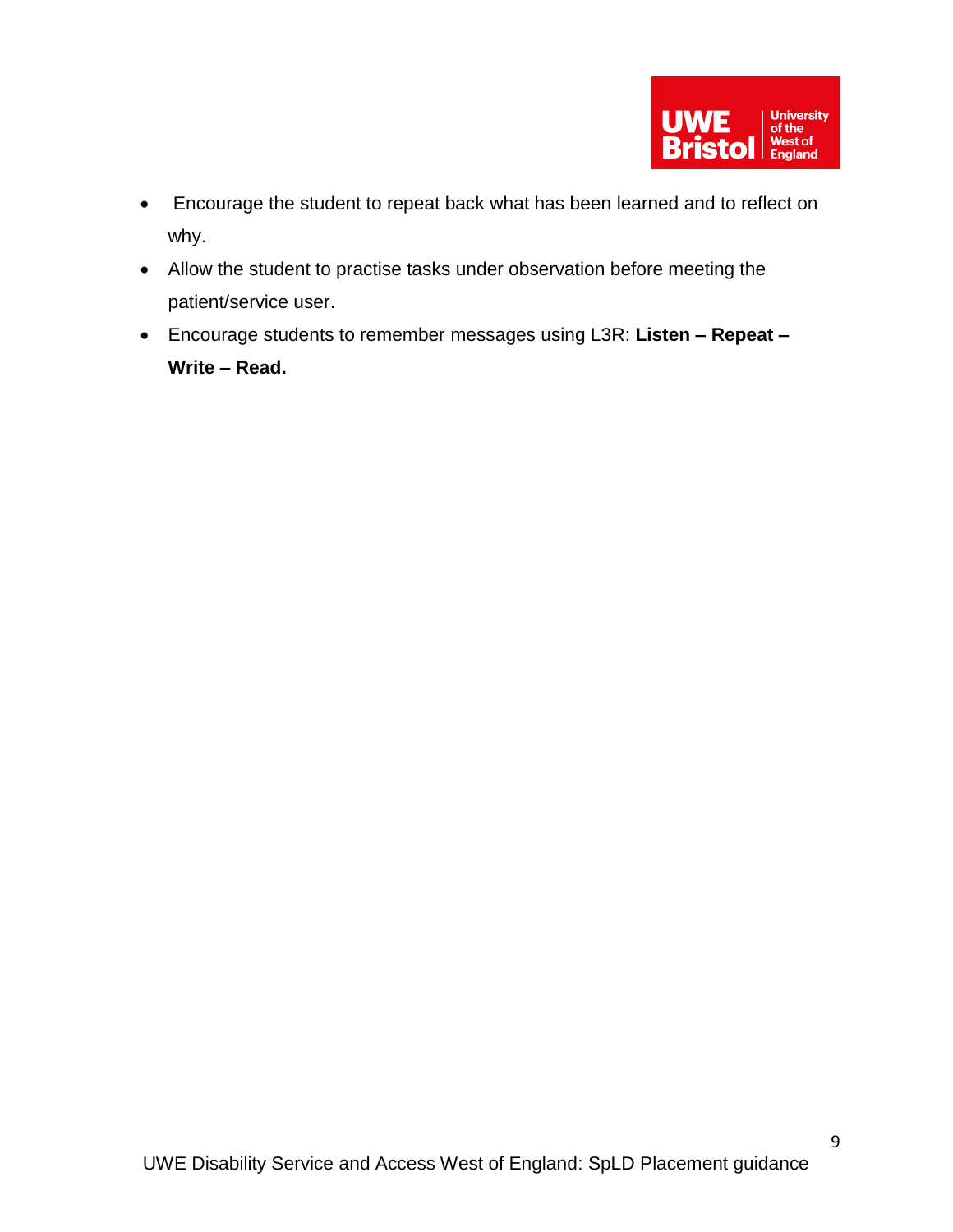

# <span id="page-9-0"></span>Writing and Recording Information

## **Strategies for student:**

- Give yourself enough time (in a quiet space if available) to write up notes etc.
- Use a small alphabetical notebook to write down difficult words and remind you of their meaning.
- Carry with you a list of common abbreviations and their meaning.
- Familiarise yourself with the layout of the different forms and charts used by your placement colleagues. Ask if you can take a blank copy/template to look at in your own time.
- Use an electronic (medical) dictionary if possible.
- Use a laptop or PC to write your notes on if one is available.
- If you have to use a pen and your writing is messy, try different types of pen to see if a certain type is better for you.
- Ask whether you can use a recording device to record your ideas and then write them up later (bearing in mind local policies around confidentiality).

- Allow the student to write in a quiet place (if possible).
- Allow extra time to write notes if it is needed.
- Try to avoid students having to write in group situations which may lead to embarrassment.
- If possible, allow the student to dictate notes onto a digital recorder (making sure that confidentiality is maintained of course).
- Check notes written by the student: make suggestions for a clear format and use of colour (e.g. multi-coloured ball-point pen).
- Be prepared to help proof-read notes initially.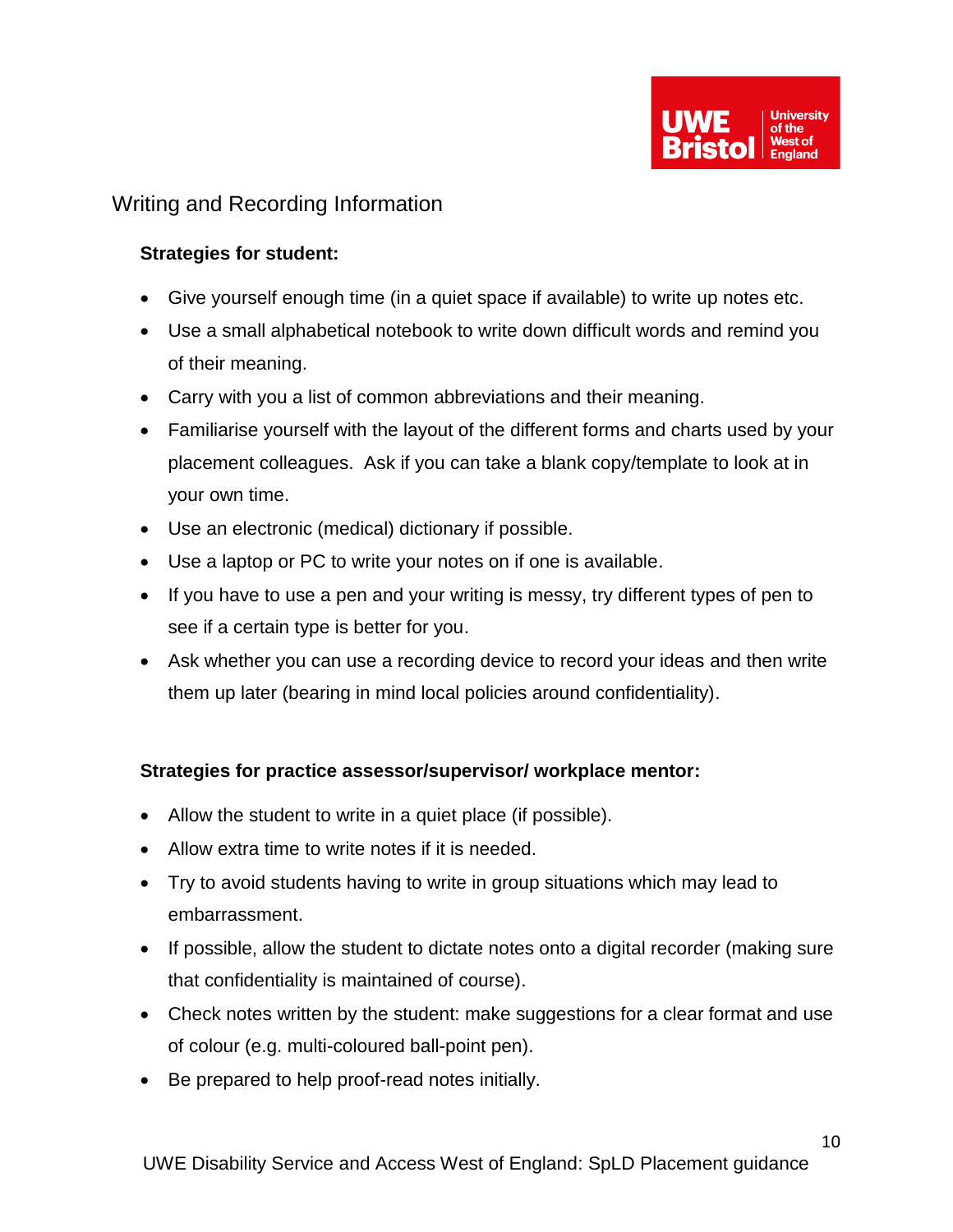

- Allow the student to practise filling in documents and forms before doing it for real.
- Assist in discerning key points at handover by going over the student's notes afterwards.

# <span id="page-10-0"></span>Reading

# **Strategies for student:**

- Give yourself enough time to read things and re-read them if necessary.
- Find a quiet place or time with no distractions, or ask if you can take things home to read.
- Carry a list of common abbreviations and their meaning.
- Research words you don't know to practice pronouncing and spelling them.
- Try using a coloured overlay if white paper is not good for you (available online) or print documents off on cream or coloured paper, depending on your specific need.
- Try using different coloured backgrounds on your computer screen.
- Explore the accessibility options for the software that is used in the workplace.
- Use a highlighter to highlight key points in documents.

- Encourage the student to check important details where there is a high risk for error.
- Discuss accessibility features for the software that the student is expected to engage with. Or signpost to further support.
- Allow the student to read aloud (or whisper) to aid comprehension.
- If possible, allow the student to read in a quiet area away from distractions.
- Allow the student more time to read information as they will likely need to re-read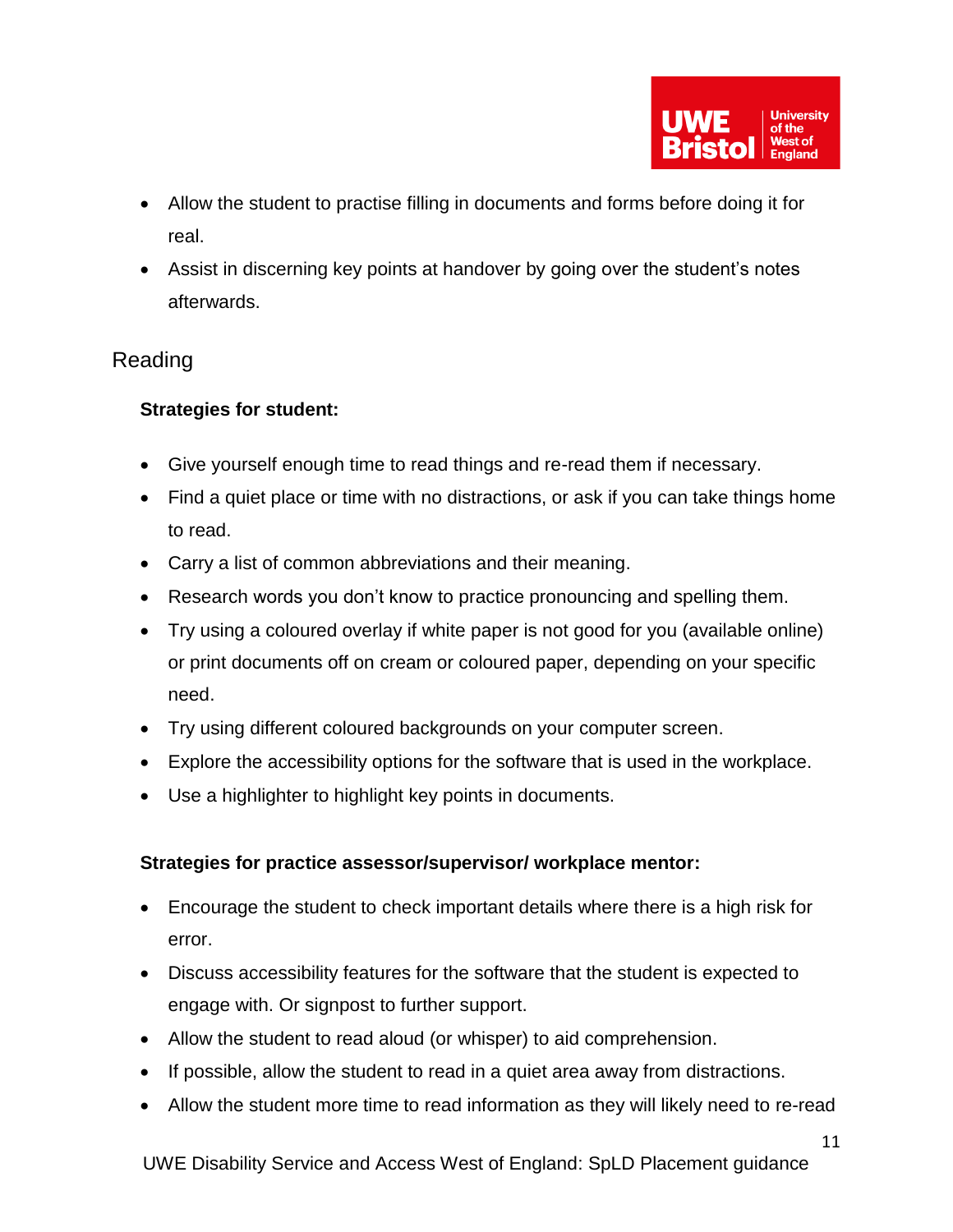

- Provide written material in advance if possible.
- Consider providing a list of acronyms to avoid confusion.
- Printed material should be in "sans serif" fonts (e.g. Arial or Calibri) as these are easier to read.
- Discuss reasonable adjustments around presentations and the requirement to read aloud publicly.
- Permit the use of coloured overlays/coloured paper or tinted lenses.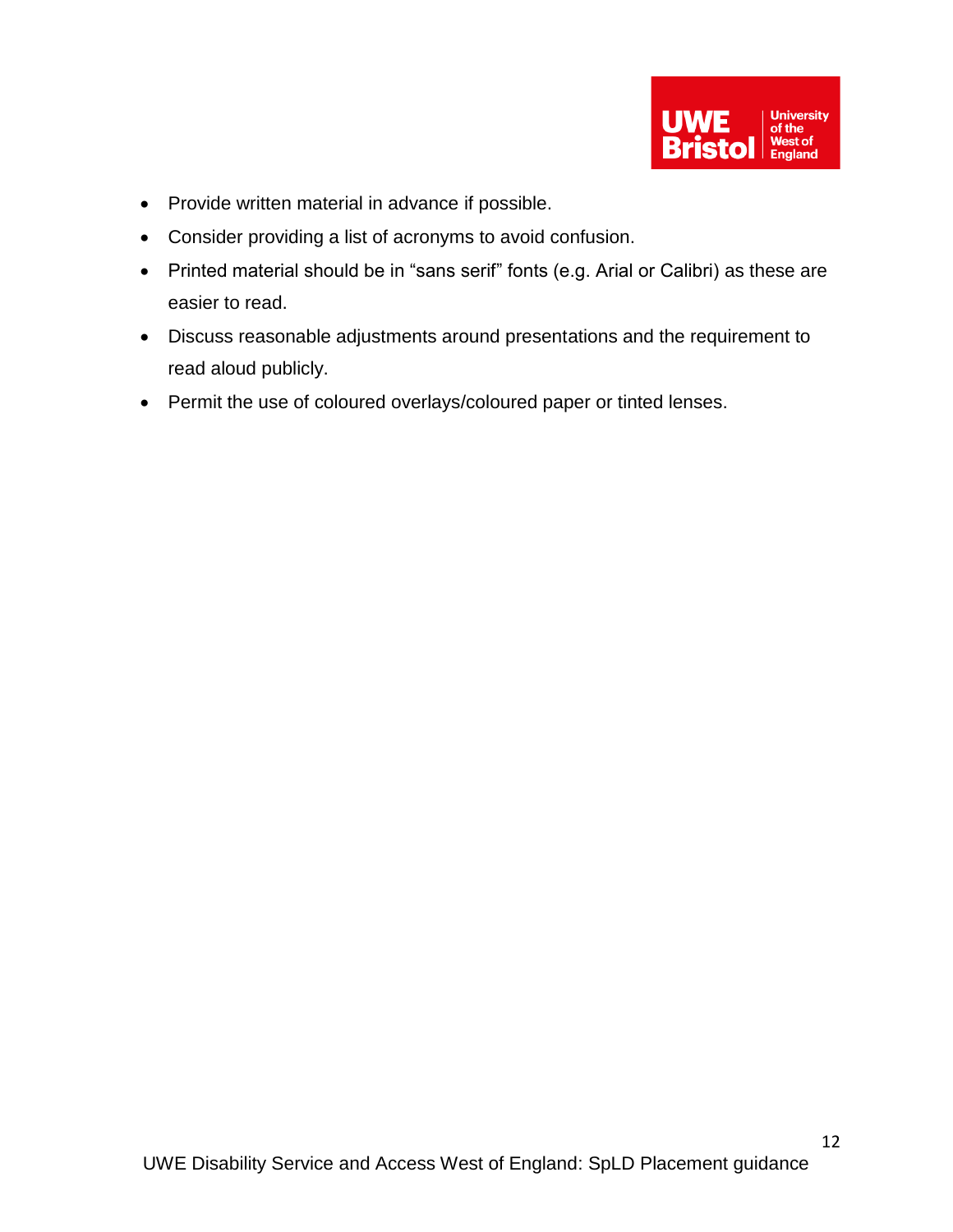

# <span id="page-12-0"></span>Organisation and Time Management

## **Strategies for student:**

- Agree realistic target dates with your practice assessor/supervisor and record on your plan.
- Use "to do" lists or mind maps.
- Use your mobile phone to set reminders of important dates/times, or a wall calendar at home if you prefer (bearing in mind rules around confidentiality).
- Use coloured pens or highlighters to help organise and prioritise your work.
- If getting up on time is difficult, consider having 2 alarm clocks.
- Practise using the 24-hour clock at home so that it becomes familiar.
- Visit the placement beforehand if possible to get familiar with the layout of the buildings.
- Build up a list of how long tasks and procedures usually take.
- Develop a priorities list to ensure everything is completed, such as a traffic light system: Red – urgent. Yellow – need to do. Green – would like to do. Use post it notes.

- Create an "orientation pack" or similar for students outlining useful information and routines.
- Consider recording information a voice memo or podcast with instruction rather than written.
- Provide the student with a map of the building.
- Encourage the student to use "to do" lists rather than trying to remember things.
- Help the student to draw up a plan for the placement at the start, highlighting important tasks and deadlines.
- Set clear targets.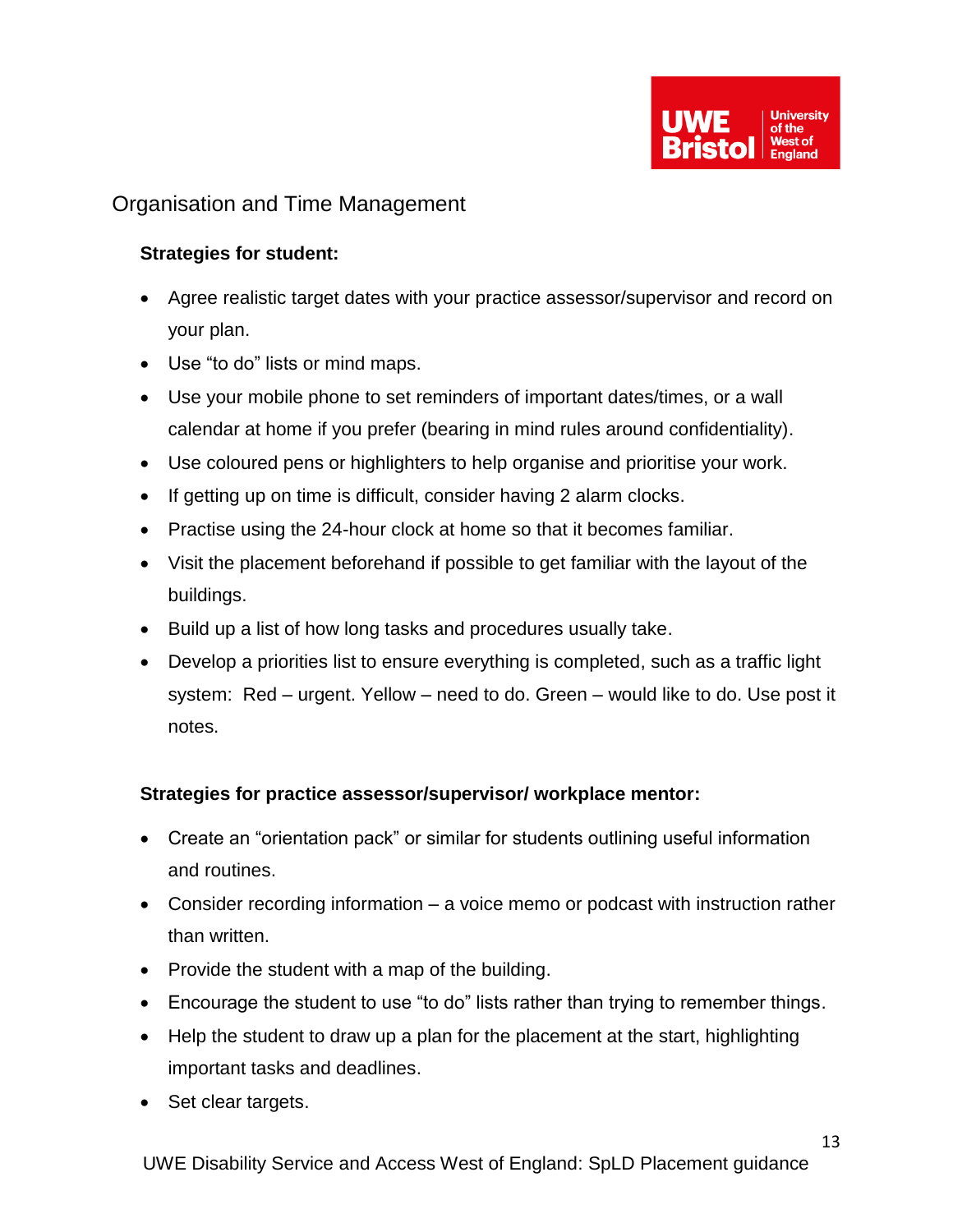

- If a task involves following a sequence, consider presenting this visually on a wall chart/diagram or instruction sheet.
- With the student, devise prompt sheets to help with specific tasks.
- Help students to build up a list of how long different tasks take to complete.
- Ask students to tell you what the key activities are at the beginning of a shift or working day, and remind them of things they have forgotten.

# <span id="page-13-0"></span>Motor Skills

## **Strategies for the student:**

- Practise handling instruments and equipment and ask to borrow them to practise.
- Investigate alternative equipment which may be easier to use.
- Ask for extra time to practise any skills you are unfamiliar with.
- Write the sequence of skills down in the form of a diagram or flow chart.
- Access university skills labs to practise new or unfamiliar skills.
- Devise your own strategy to identify your left or right side; e.g. wearing a watch or bracelet always on the same wrist/ a ring on the same hand/ a name badge always on a particular side of your clothing.

- Provide opportunities to practise handling instruments and equipment.
- Explore availability of specialist/alternative equipment which might be easier to use (providing this could constitute a reasonable adjustment).
- Demonstrate skills more than once at the beginning of a placement.
- Supervise practice until the student is confident.
- Diagrams and flow charts detailing the sequence for given skills can help.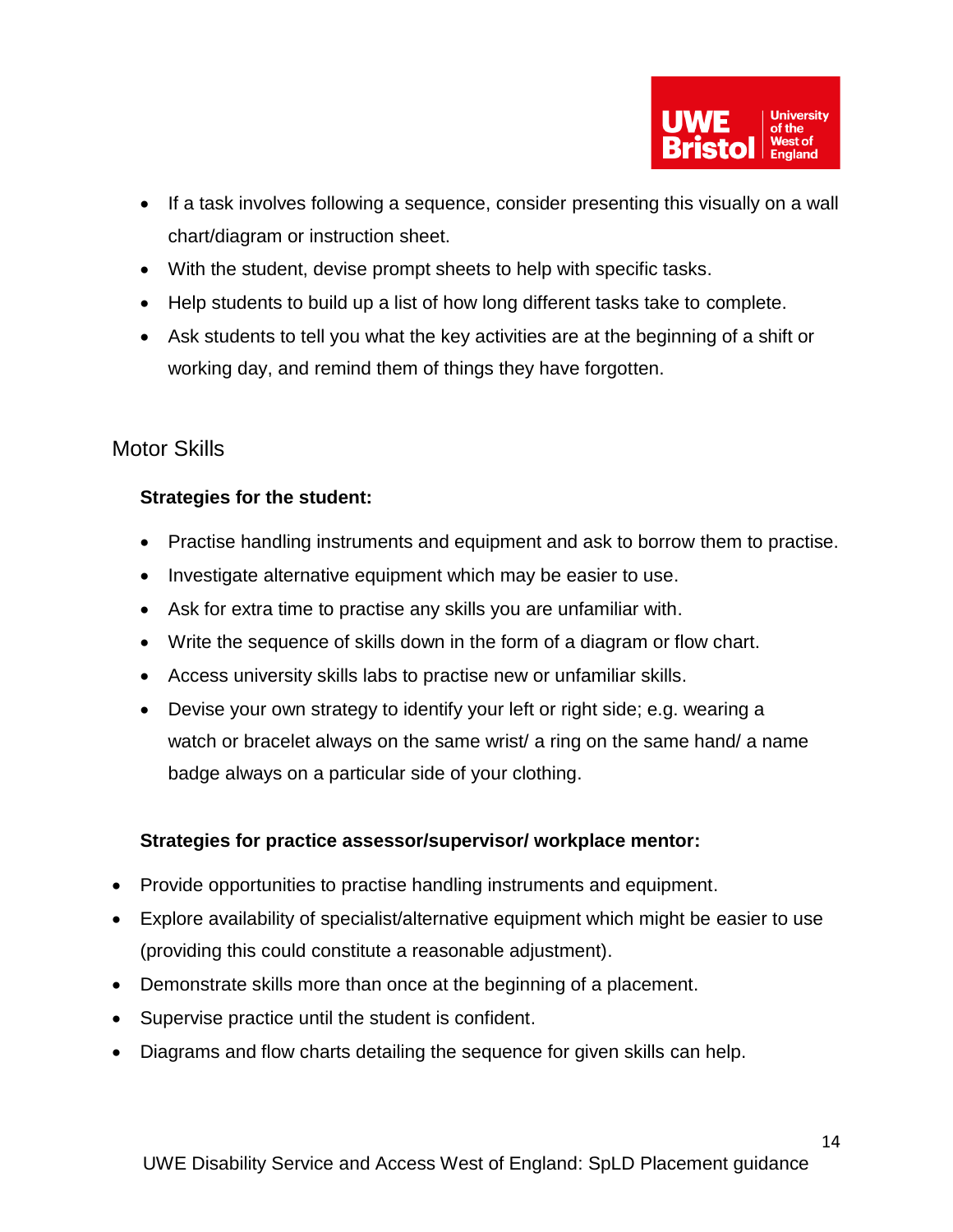

#### <span id="page-14-0"></span>**Words and phrases to help say what you need**

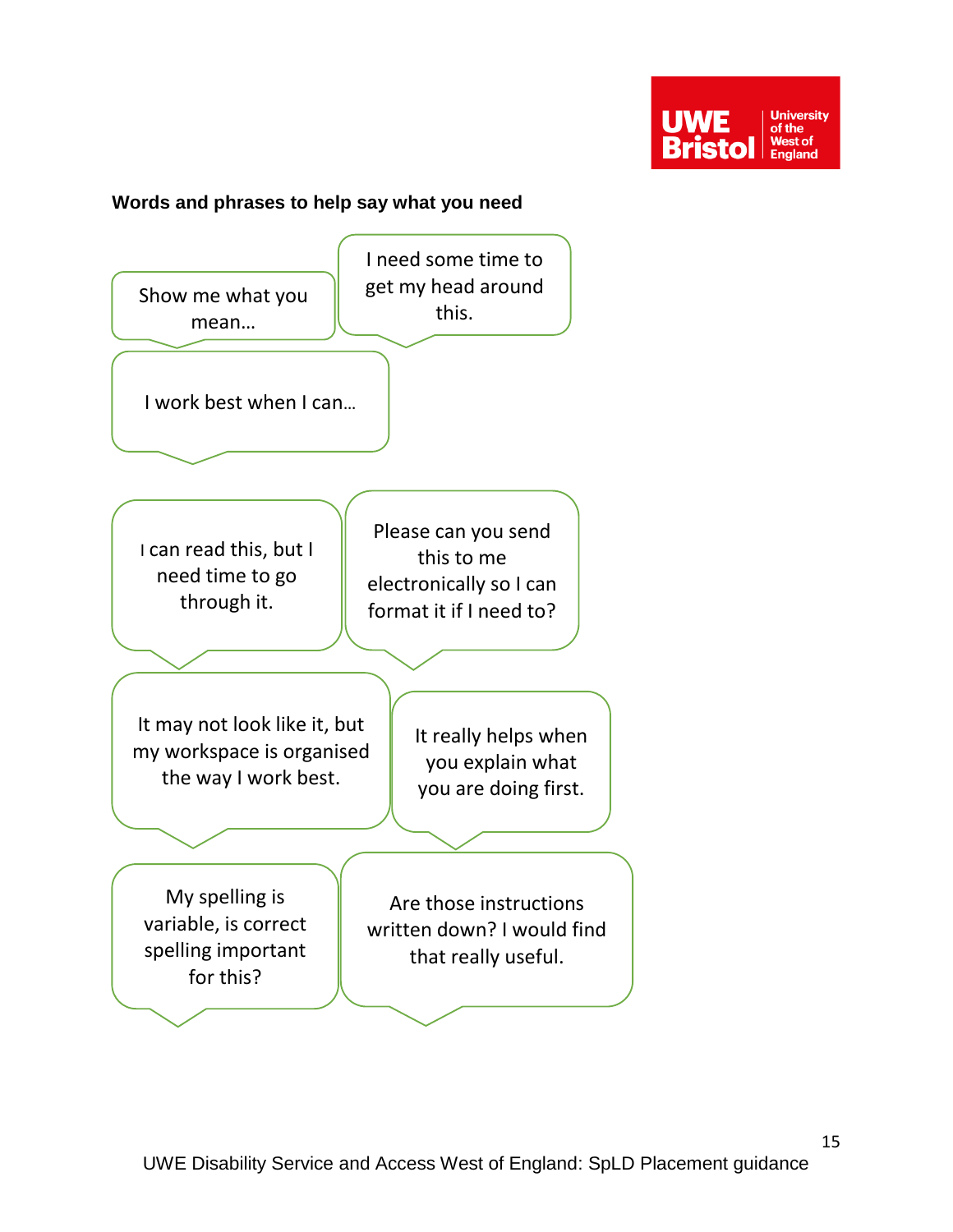

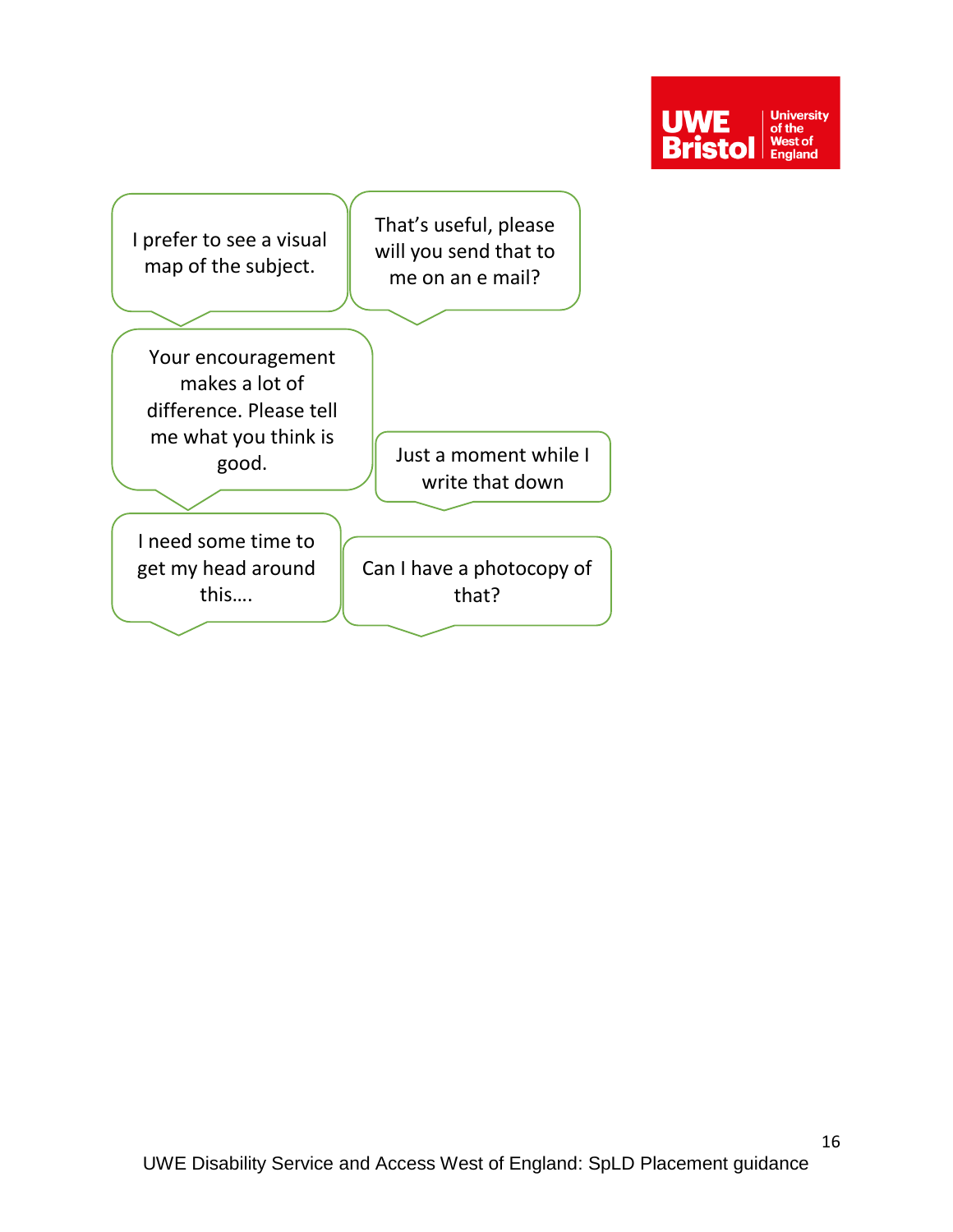

#### <span id="page-16-0"></span>**Definitions**

**Specific Learning Difficulties** (SpLD) is an umbrella term incorporating Dyslexia, Dyspraxia and Dyscalculia among others. Closely associated with SpLD is Attention Deficit Hyperactivity Disorder.

**Dyslexia** primarily affects the skills involved in accurate reading and spelling. Typical difficulties include phonological processing, working and short-term memory, visual processing, reading speed and comprehension, concentration and personal organisation – the pattern of difficulties varies widely between individuals. Dyslexia occurs across a range of abilities and is best thought of as a continuum with no distinct cut-off points. It is persistent and lifelong but individuals will often develop a range of skills and coping strategies.

**Developmental Co-ordination Disorder (DCD**), also known as **Dyspraxia** in the UK, is a common disorder affecting fine or gross motor co-ordination in children and adults. DCD is distinct from other motor disorders such as cerebral palsy and stroke and occurs across the range of intellectual abilities. Individuals may vary in how their difficulties present; these may change over time depending on environmental demands and life experience. An individual's co-ordination difficulties may affect participation and functioning of everyday life skills in education, work and employment.

There may be a range of co-occurring difficulties which can also have serious negative impacts on daily life. These include social and emotional difficulties as well as problems with time management, planning and personal organisation and these may also affect an adult's education or employment experiences.

**Dyscalculia** is a specific and persistent difficulty in understanding numbers which can lead to a diverse range of difficulties with mathematics. It will be unexpected in relation to age, level of education and experience and occurs across all ages and abilities. Mathematics difficulties are best thought of as a continuum, not a distinct category, and they have many causal factors.

**Attention Deficit Hyperactivity Disorder (ADHD). This presents as inattentive/impulsive or as a combined type with qualities of both.** In most cases people with this disorder are often 'off task', have particular difficulty commencing and switching tasks, together with a very short attention span and high levels of distractibility. They may fail to make effective use of the feedback they receive and have difficulties taking in information by listening

Those with hyperactivity may act impulsively and erratically, have difficulty foreseeing outcomes, fail to plan ahead and be noticeably restless and fidgety.